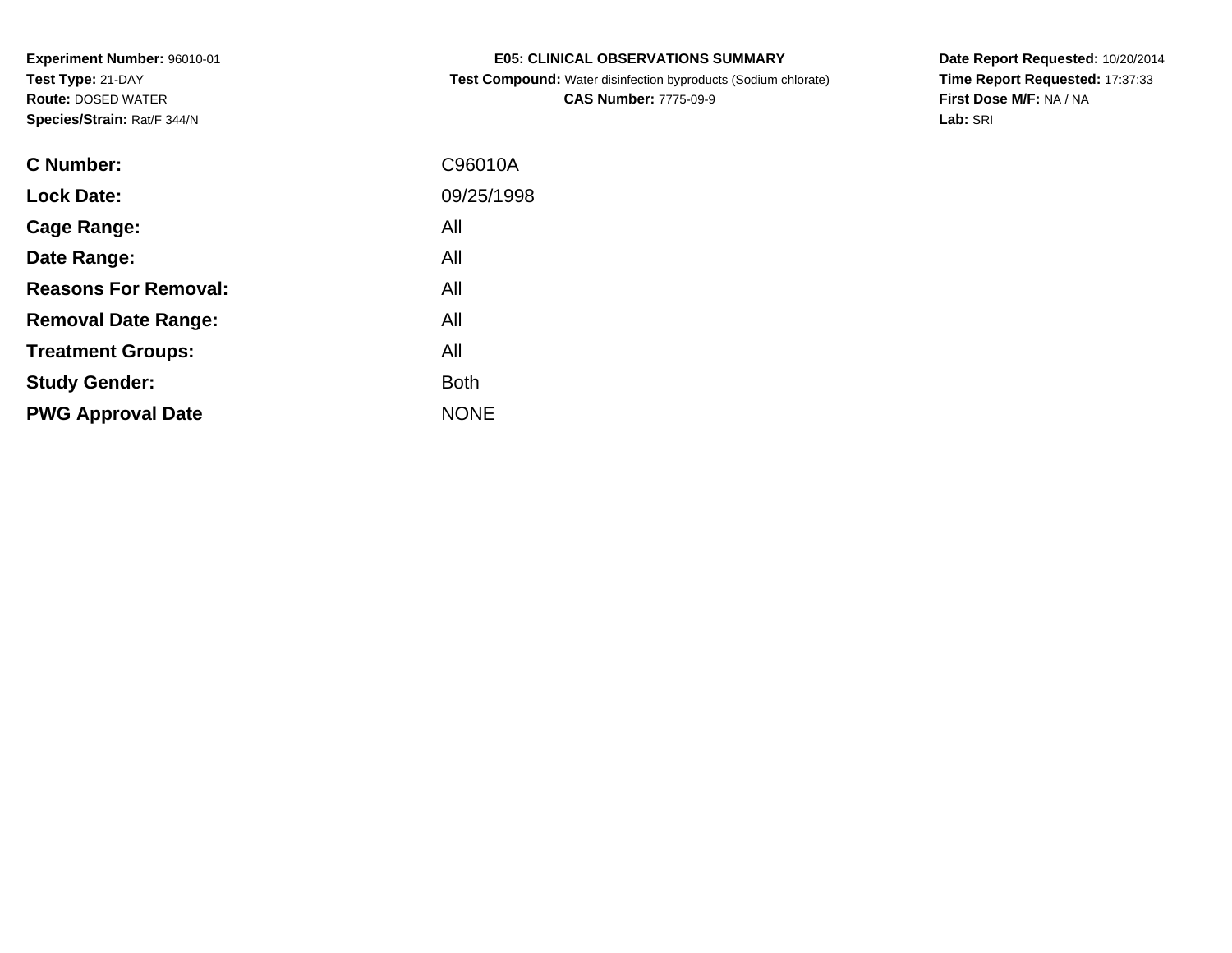# **Experiment Number:** 96010-01**Test Type:** 21-DAY**Route:** DOSED WATER

### **Species/Strain:** Rat/F 344/N

**SEX :MALE WEEK: 4**

**E05: CLINICAL OBSERVATIONS SUMMARY**

**Test Compound:** Water disinfection byproducts (Sodium chlorate)

**CAS Number:** 7775-09-9

**Date Report Requested:** 10/20/2014**Time Report Requested:** 17:37:33**First Dose M/F:** NA / NA**Lab:** SRI

| <b>OBSERVATIONS</b> | ን MG/L          |                      | <b>125 MG/L</b> |               | <b>250 MG/L</b> |        | <b>500 MG/L</b> |        |
|---------------------|-----------------|----------------------|-----------------|---------------|-----------------|--------|-----------------|--------|
|                     | <b>CURRENT*</b> | TOTAL+               | <b>CURRENT*</b> | <b>TOTAL+</b> | <b>CURRENT*</b> | TOTAL+ | <b>CURRENT*</b> | TOTAL+ |
| Nasal/Eye Discharge | 0/0             | /10<br><b>DAY 15</b> | 0/0             | 0/10          | 0/0             | 0/10   | 0/0             | 0/10   |

\* ANIMALS WITH OBSERVATION IN CURRENT PERIOD / TOTAL ANIMALS OBSERVED IN CURRENT PERIOD (WITHIN 7 DAYS OF RUN DATE)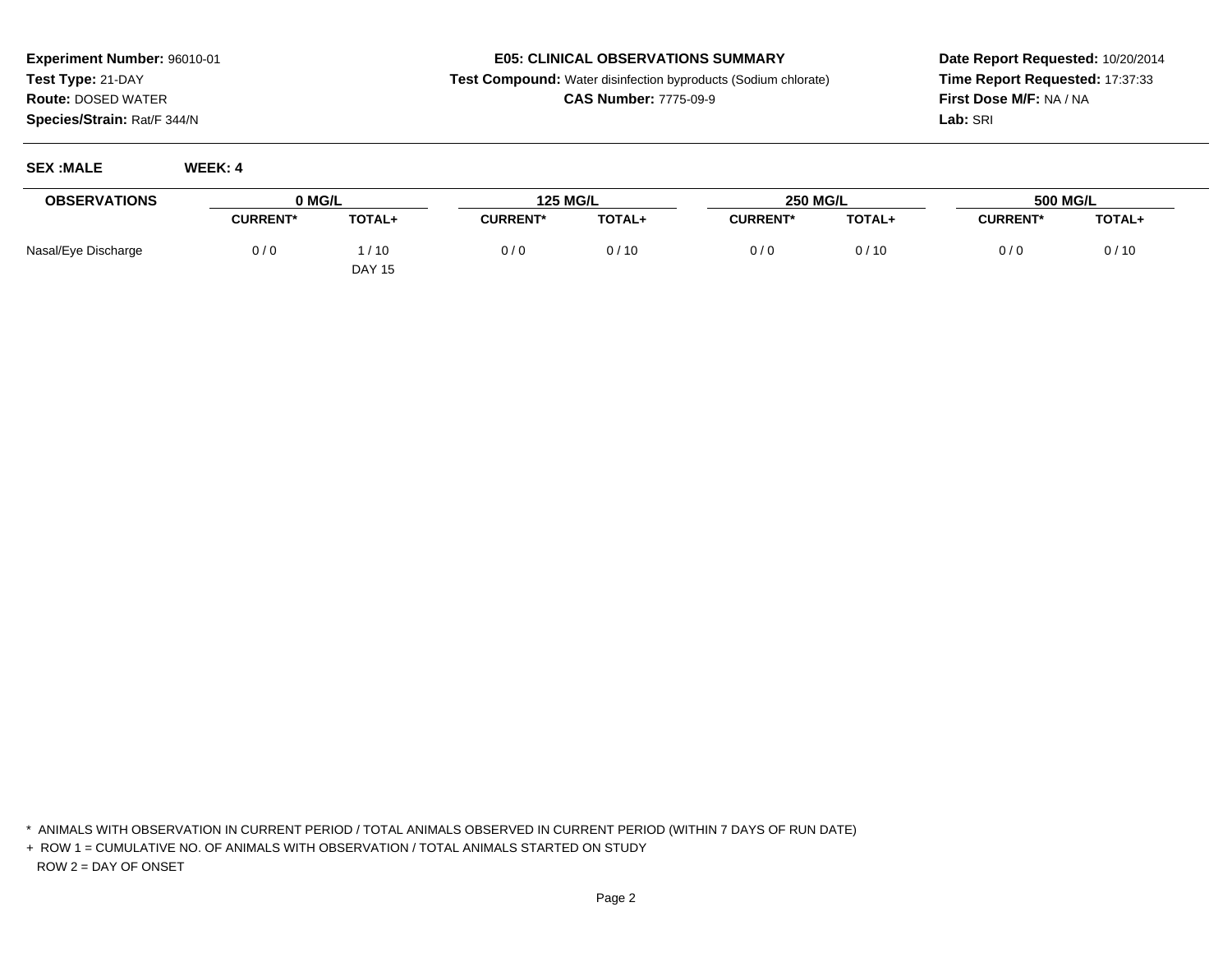#### **E05: CLINICAL OBSERVATIONS SUMMARY**

**Test Compound:** Water disinfection byproducts (Sodium chlorate)

**CAS Number:** 7775-09-9

**Date Report Requested:** 10/20/2014**Time Report Requested:** 17:37:33**First Dose M/F:** NA / NA**Lab:** SRI

| <b>SEX:MALE</b>     | <b>WEEK: 4</b>  |                 |                 |               |
|---------------------|-----------------|-----------------|-----------------|---------------|
| <b>OBSERVATIONS</b> |                 | <b>1000MG/L</b> | <b>2000MG/L</b> |               |
|                     | <b>CURRENT*</b> | TOTAL+          | <b>CURRENT*</b> | <b>TOTAL+</b> |
| Nasal/Eye Discharge | 0/0             | 0/10            | 0/0             | 0/10          |

\* ANIMALS WITH OBSERVATION IN CURRENT PERIOD / TOTAL ANIMALS OBSERVED IN CURRENT PERIOD (WITHIN 7 DAYS OF RUN DATE)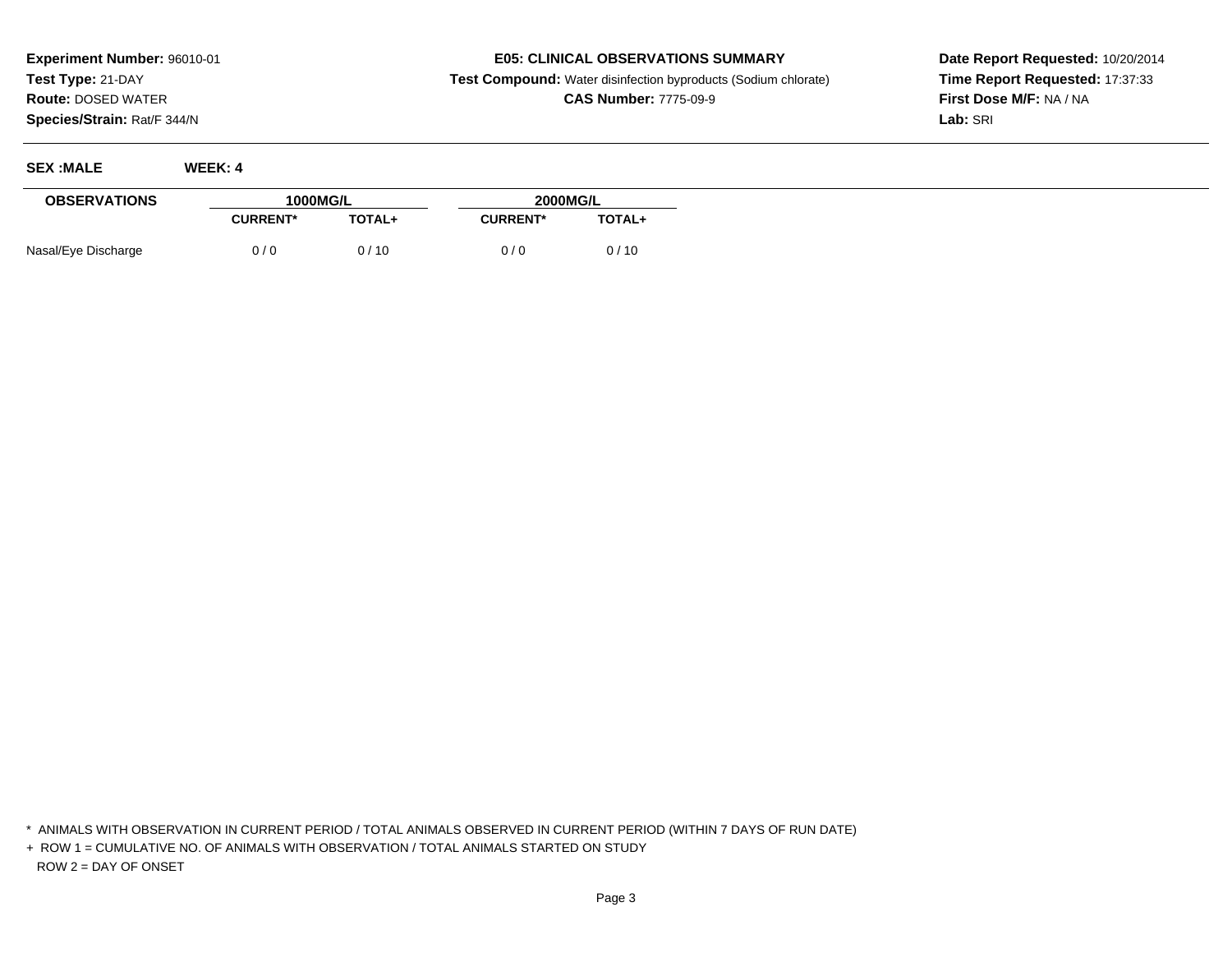### **E05: CLINICAL OBSERVATIONS SUMMARY**

 **Test Compound:** Water disinfection byproducts (Sodium chlorate)**CAS Number:** 7775-09-9

\*\*\*END OF MALE DATA\*\*\*

**Date Report Requested:** 10/20/2014**Time Report Requested:** 17:37:33**First Dose M/F:** NA / NA**Lab:** SRI

\* ANIMALS WITH OBSERVATION IN CURRENT PERIOD / TOTAL ANIMALS OBSERVED IN CURRENT PERIOD (WITHIN 7 DAYS OF RUN DATE)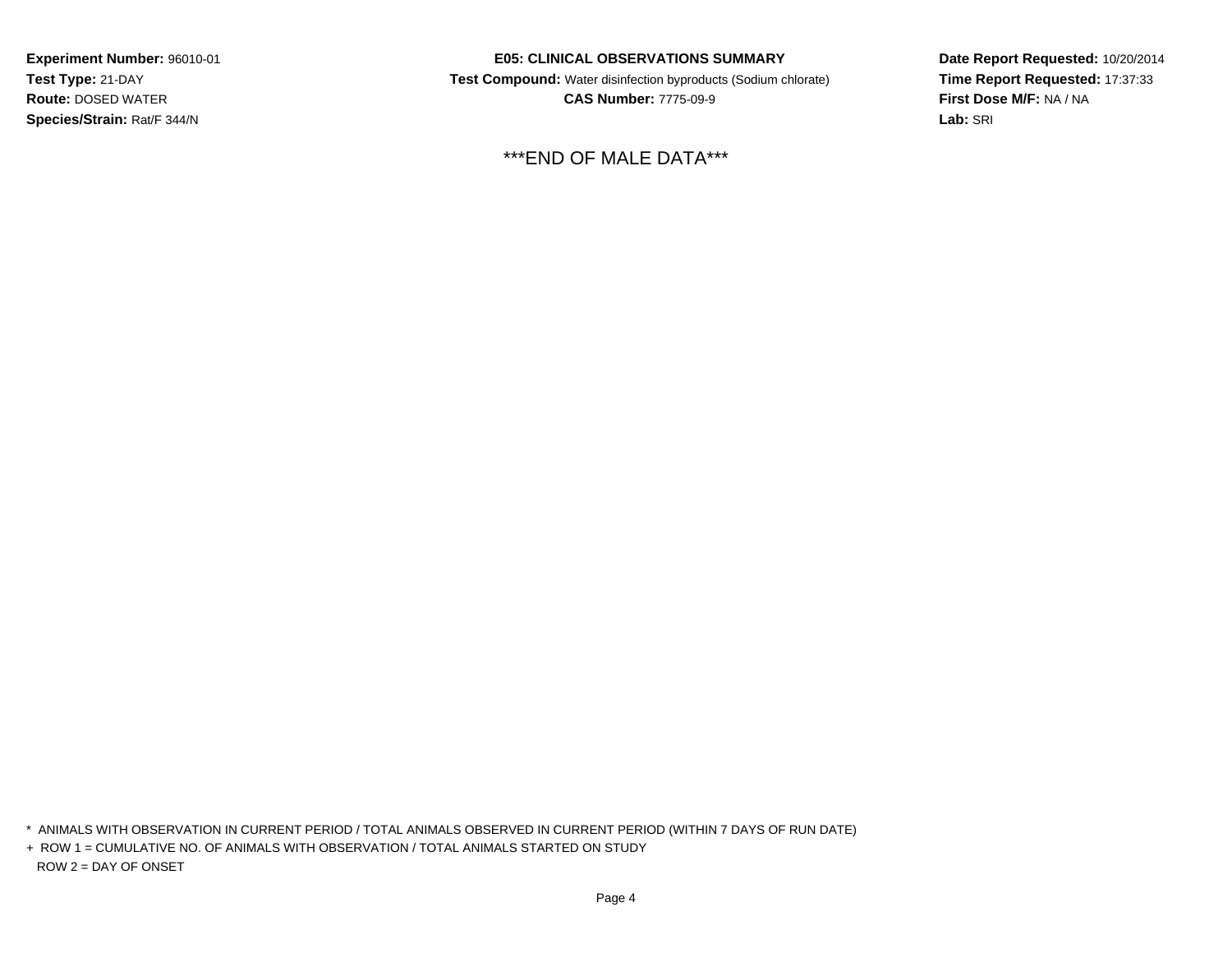# **Experiment Number:** 96010-01**Test Type:** 21-DAY**Route:** DOSED WATER

### **Species/Strain:** Rat/F 344/N

### **E05: CLINICAL OBSERVATIONS SUMMARY**

**Test Compound:** Water disinfection byproducts (Sodium chlorate)

**CAS Number:** 7775-09-9

**Date Report Requested:** 10/20/2014**Time Report Requested:** 17:37:33**First Dose M/F:** NA / NA**Lab:** SRI

| <b>OBSERVATIONS</b> | 0 MG/L          |               | 125 MG/L        |        | <b>250 MG/L</b> |        | <b>500 MG/L</b> |        |
|---------------------|-----------------|---------------|-----------------|--------|-----------------|--------|-----------------|--------|
|                     | <b>CURRENT*</b> | <b>TOTAL+</b> | <b>CURRENT*</b> | TOTAL+ | <b>CURRENT*</b> | TOTAL+ | <b>CURRENT*</b> | TOTAL+ |
| Eye Abnormality     | 0/0             | 0/10          | 0/0             | 0/10   | 0/0             | / 10   | 0/0             | 0/10   |
|                     |                 |               |                 |        |                 | DAY 8  |                 |        |

\* ANIMALS WITH OBSERVATION IN CURRENT PERIOD / TOTAL ANIMALS OBSERVED IN CURRENT PERIOD (WITHIN 7 DAYS OF RUN DATE)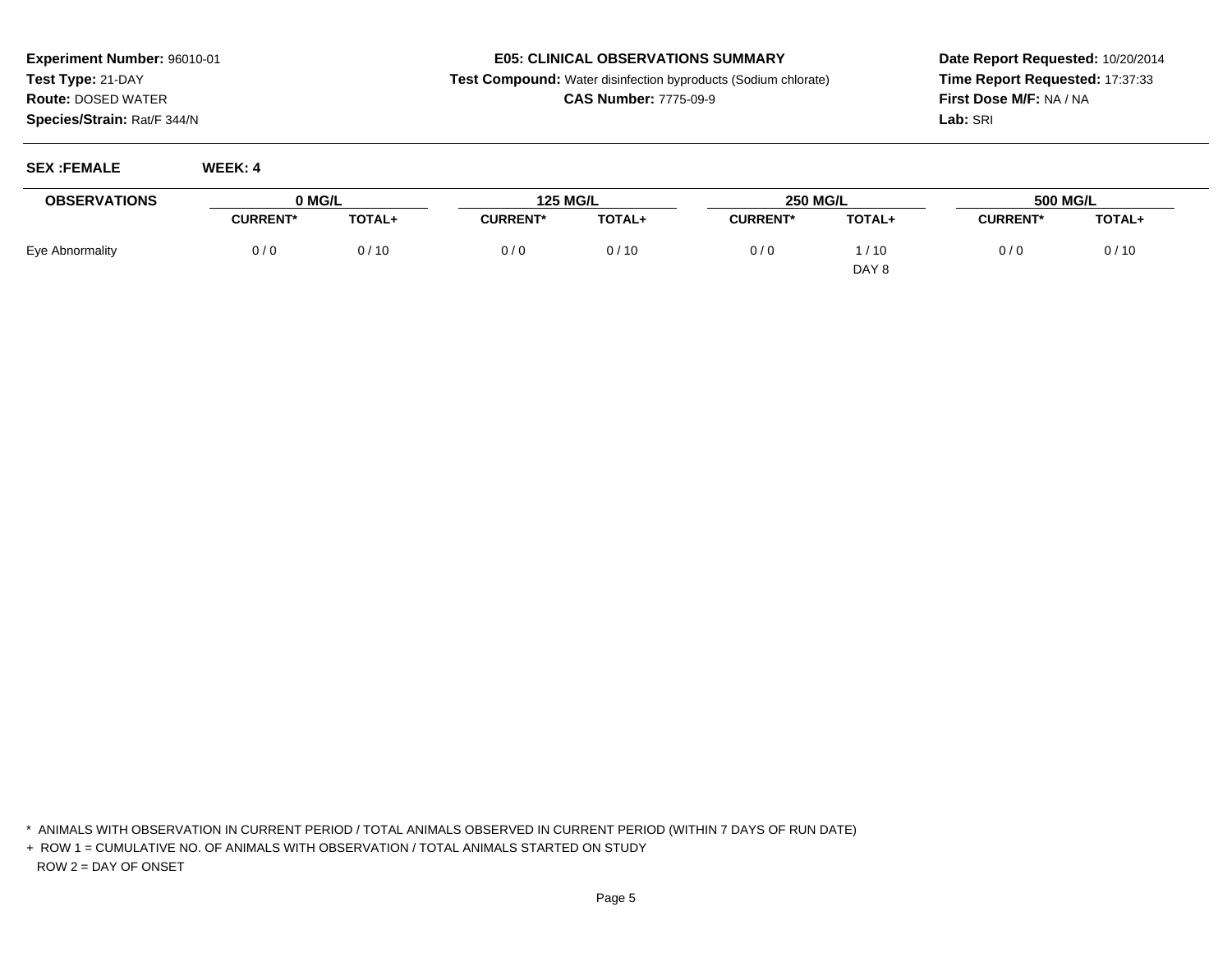#### **E05: CLINICAL OBSERVATIONS SUMMARY**

**Test Compound:** Water disinfection byproducts (Sodium chlorate)

**CAS Number:** 7775-09-9

**Date Report Requested:** 10/20/2014**Time Report Requested:** 17:37:33**First Dose M/F:** NA / NA**Lab:** SRI

# **SEX :FEMALE WEEK: 4**

| <b>OBSERVATIONS</b> | <b>1000MG/L</b> |               |                 | <b>2000MG/L</b> |  |
|---------------------|-----------------|---------------|-----------------|-----------------|--|
|                     | <b>CURRENT*</b> | <b>TOTAL+</b> | <b>CURRENT*</b> | <b>TOTAL+</b>   |  |
| Eye Abnormality     | 0/0             | /10<br>U /    | 0/c             | 0/10            |  |

<sup>\*</sup> ANIMALS WITH OBSERVATION IN CURRENT PERIOD / TOTAL ANIMALS OBSERVED IN CURRENT PERIOD (WITHIN 7 DAYS OF RUN DATE)

<sup>+</sup> ROW 1 = CUMULATIVE NO. OF ANIMALS WITH OBSERVATION / TOTAL ANIMALS STARTED ON STUDYROW 2 = DAY OF ONSET